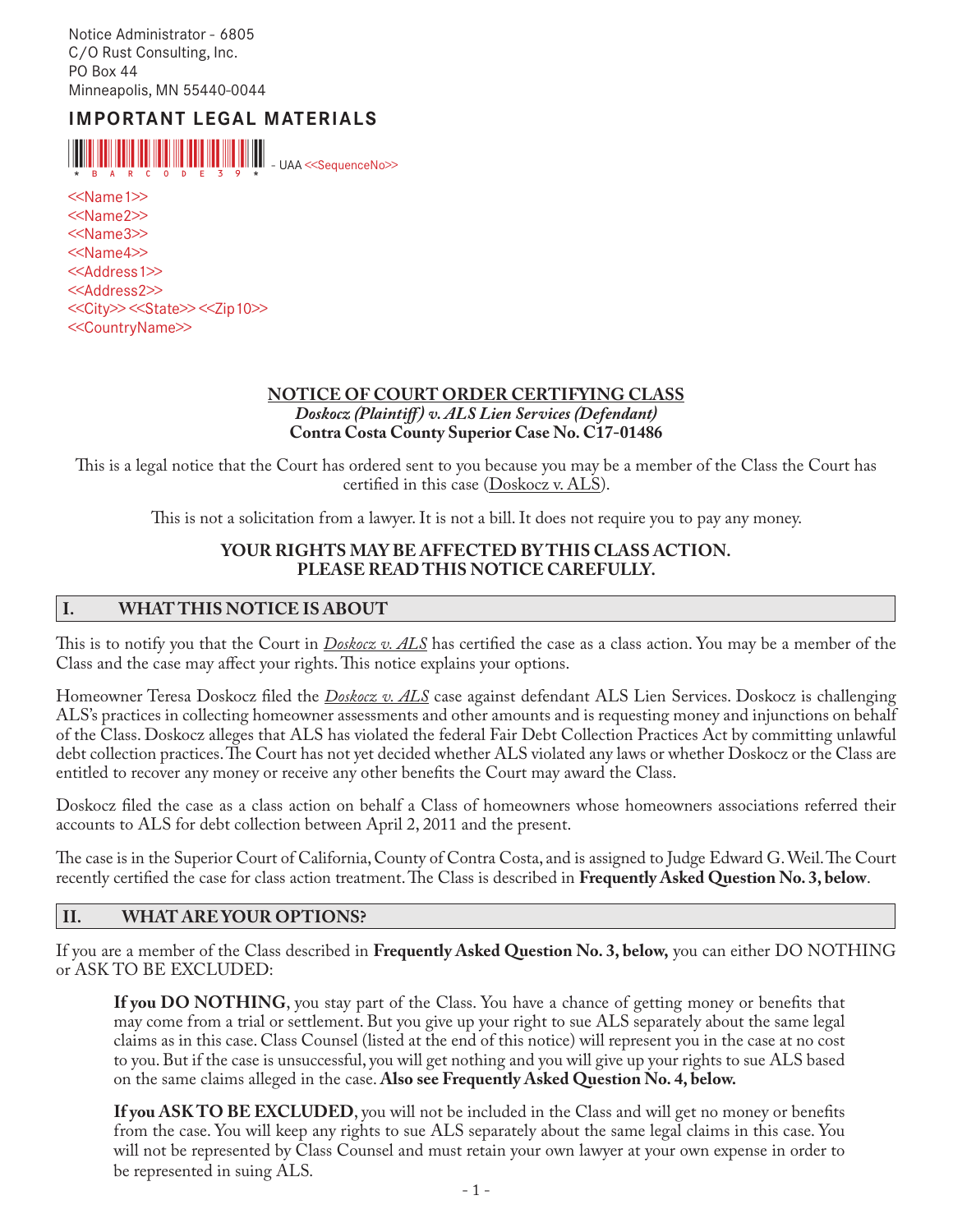#### **BUT YOU MUST TAKE IMMEDIATE ACTION TO BE EXCLUDED: you must sign, mail, and postmark a written request to be excluded to Class Counsel at the addresses listed below on or before March 2, 2020.**

Justin T. Berger Cotchett, Pitre & McCarthy, LLP 840 Malcolm Road Burlingame, California 94010

**Also see Frequently Asked Question No. 5, below.** 

# **III. FREQUENTLY ASKED QUESTIONS AND ANSWERS**

# **1. Why did I get this notice?**

ALS's records show that you may be a member of the Class because your homeowners' association account was referred to ALS for debt collection on or after April 2, 2011. If you are a member of the Class described in **Frequently Asked Question No. 3, below**, you have rights and options you have the right to exercise at this time. This notice is to inform you of those rights and options.

# **2. What claims is Doskocz making in this case?**

This case is about whether ALS violated the law in three different ways.

First, Doskocz argues that ALS has unlawfully applied half of the payments received from HOA members to its own fees and costs first when the HOA members still had assessments owed.

Second, Doskocz argues that ALS has unlawfully rejected partial payments and/or imposed fees for partial payments.

Third, Doskocz argues that ALS has unlawfully threatened homeowners with foreclosure when their outstanding assessments did not meet the legal "foreclosure threshold," not more than \$1,800 or more than 12 months delinquent.

# **3. Who is included in the Class?**

The Court has certified the following Class:

"All current and former California homeowners whose HOA contracted with ALS for the collection of delinquent HOA fees and where at any time during the period from April 2, 2011 through the date of Judgment in this case ALS either:

- (1) collected a payment from the homeowner and applied that payment to costs of collection before delinquent assessments were paid in full; and/or
- (2) either rejected a partial payment from the homeowner or charged the homeowner a partial payment fee; and/or
- (3) threatened or initiated non-judicial foreclosure on assessment debt below \$1,800, exclusive of fees, and less than twelve months delinquent."

# **4. What happens if I do nothing at all?**

If you are a member of the Class described in **Frequently Asked Question No. 3, above**, you don't have to do anything now if you want to keep the possibility of getting money or benefits from this case. By doing nothing, you are agreeing to be part of the Class. You will be represented by Class Counsel at no cost to you. **Also see Frequently Asked Question Nos. 8 & 9, below.** If the case results in the recovery of money or other benefits to the Class, either as a result of the trial or a settlement, you will be notified in the future about whether you are eligible and whether you need to do anything. Regardless of whether Doskocz wins or loses the case, you will not be able to sue ALS—as part of any other lawsuit—on the same legal claims that are the subject of this case. **If you stay in this case, you will be legally bound by the Orders and Judgment the Court makes in this case.**

# **5. How do I exclude myself from the Class?**

If you are a member of the Class described in **Frequently Asked Question No. 3, above**, but you do not want to be included in the Class, you must take immediate action now to exclude yourself from the Class. To be excluded, you must send an